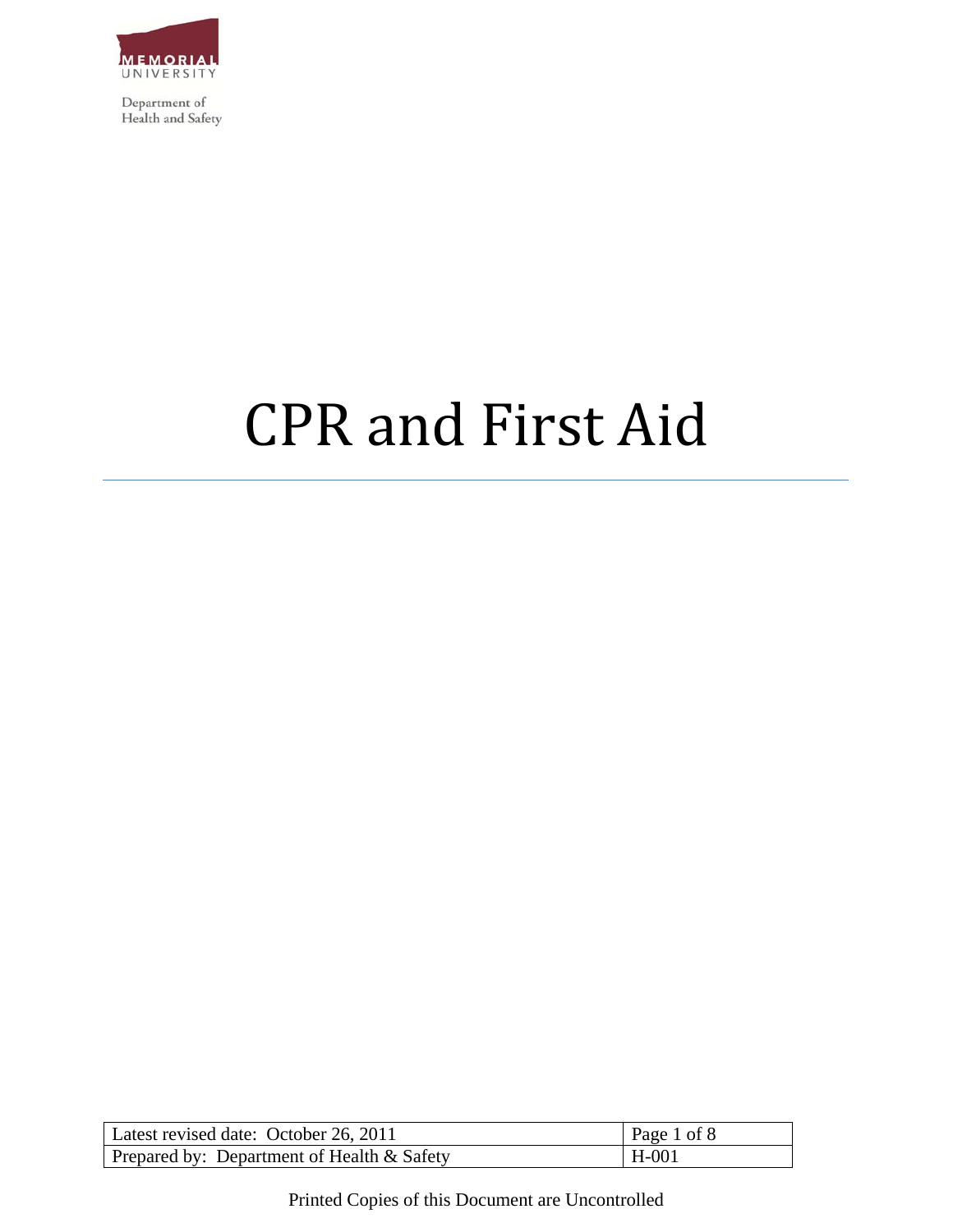

### **Introduction**

Memorial University will provide and maintain the first aid supplies and services to ensure prompt and effective first aid service to employees, staff, and students who receive injuries on campus requiring emergency first aid response.

#### **1.0 Purpose**

To ensure that first aid measures, equipment, and trained personnel are established to provide a base level of first aid response in the event of an accident or other emergency.

#### **2.0 Application**

This procedure applies to all faculty, staff, students, and visitors.

### **3.0 Definitions**

First Aid – See the Accident/Incident Investigation & Reporting procedure for complete description.

CPR – Cardio Pulmonary Resuscitation

#### **4.0 First Aid Register**

- 4.1 A worker shall, on being injured, report the injury to the employer as soon as practicable following the injury.
- 4.2 Memorial will ensure that every first aid kit is provided with an approved register to record the details of a first aid treatment given to or sought by a worker while at work. In any case referred for medical attention and details shall include:
	- The full name, age, and occupation of the worker;
	- The nature of the injury or illness;
	- A short description of the cause of the injury or illness;
	- The nature of the work in which the worker was engaged at the time of sustaining the injury or becoming ill, with date and time;
	- The treatment given, with date and time;

| Latest revised date: October 26, 2011        | Page 2 of $8$ |
|----------------------------------------------|---------------|
| Prepared by: Department of Health $&$ Safety | $H$ -001      |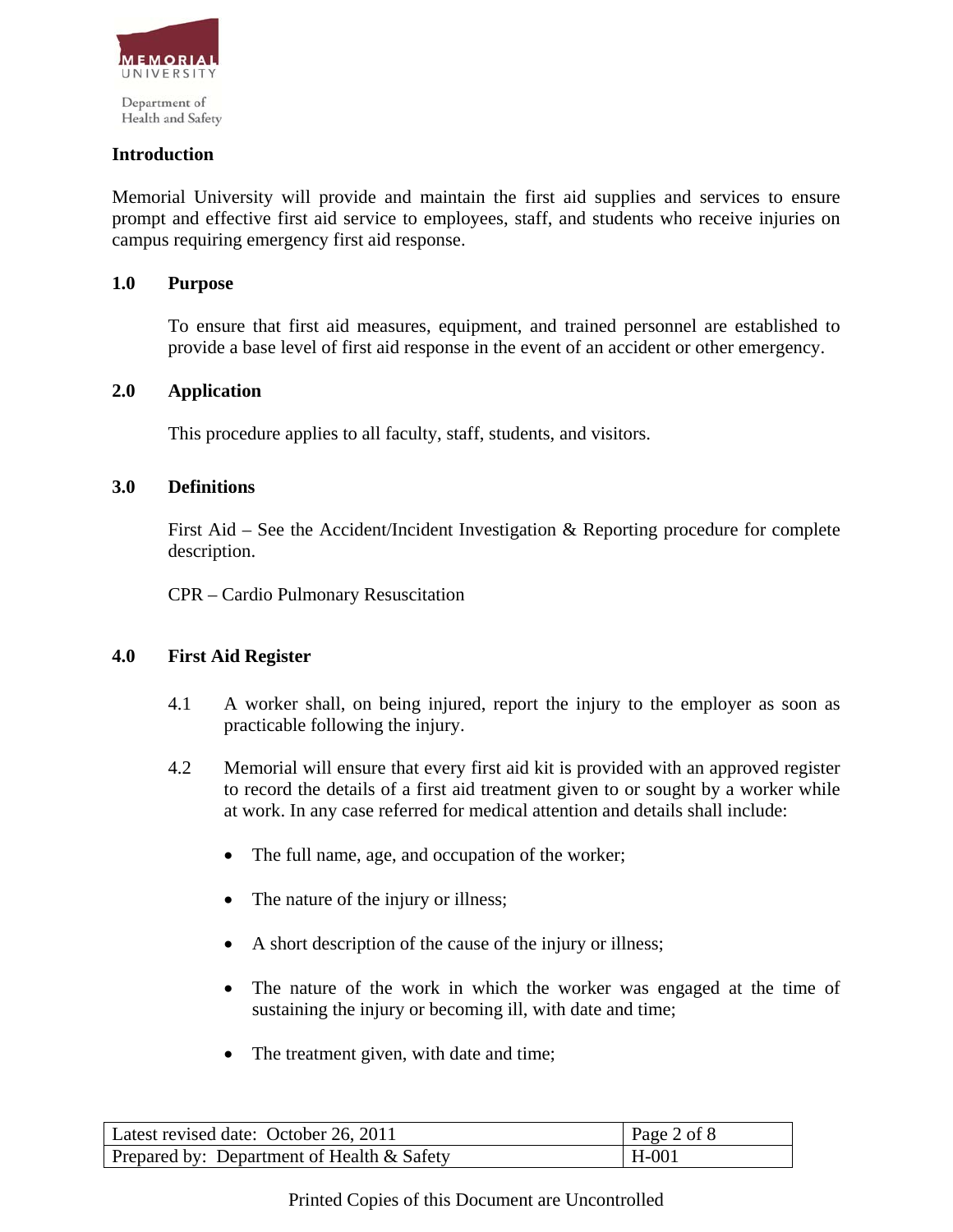

- The disposition of the case stating whether the worker returned to work, was sent home or to a physician or hospital, and means of transportation where applicable; and
- The signature of the person making the entry.
- 4.3 First aid registers shall be available for inspection by any member of the occupational health and safety committee.
- 4.4 First aid registers will be retained by the University for at least 5 years from the date of the last entry.

## **5.0 General requirements**

- 5.1 First aid supplies and services shall be located in convenient proximity to the working areas and shall be readily available during all working hours.
- 5.2 Signs showing the location of the first aid supplies and services shall be posted in conspicuous places in the working areas in a workplace.
- 5.3 First aid supplies and equipment shall be kept clean and dry.
- 5.4 Memorial will ensure that there is a readily available an ambulance service or other suitable means of transportation for injured workers.
- 5.5 Where workers work in relative isolation from first aid services, Memorial shall provide an effective means of checking on their well-being from time to time. (NOTE: see Working Alone procedure)
- 5.6 Memorial will ensure an adequate number of employees hold and maintain a valid emergency first aid certificate (as per legislative requirements) so as to provide adequate first aid services on campus in the event of personal injuries involving students, faculty, or staff. Each department shall ensure that at least one individual maintains a valid emergency first aid certificate and that individual is readily available to provide emergency first aid services if required. On an annual basis, each supervisor will conduct a survey of his or her area of operations and shall identify those individuals who are required to hold and maintain a valid first aid certificate. This will be accomplished in consultation with the Department of Health & Safety and an appropriate training plan developed.
	- 5.5.1 All individuals who work with electrical equipment, machinery, or conductors shall hold and maintain both a valid emergency first aid certificate and basic CPR training.

| Latest revised date: October 26, 2011      | Page 3 of 8 |
|--------------------------------------------|-------------|
| Prepared by: Department of Health & Safety | H-001       |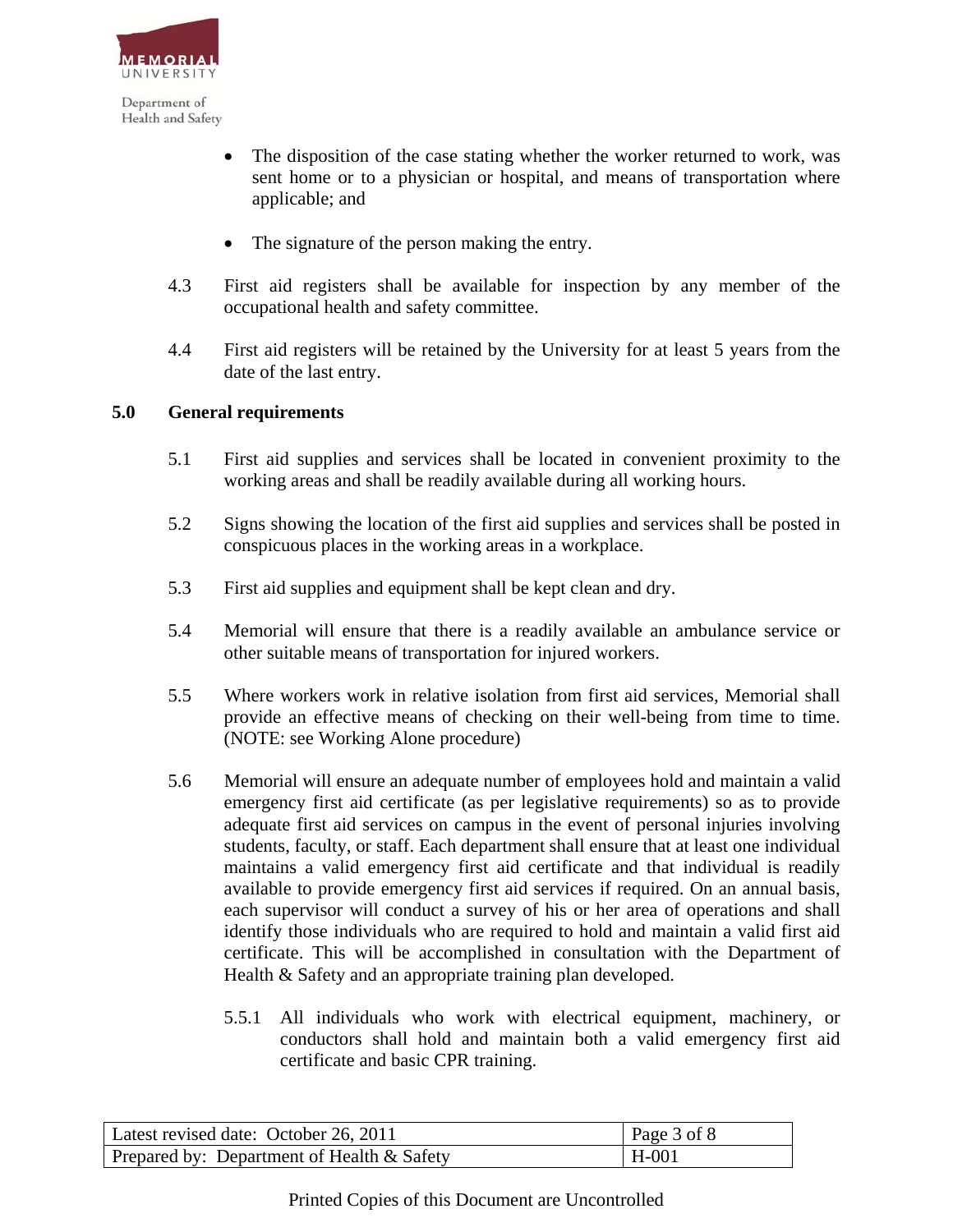

> 5.5.1.1 CPR training is to be scheduled in consultation with the Department of Health & Safety. The decision to conduct either a Heartstart CPR Level "A" or Basic Rescuer CPR Level "C" course will be determined by the risk assessment conducted in consultation with the Department of Health & Safety.

> The most comprehensive level of training available, this course provides all of the skills necessary to respond to choking and respiratory and cardiovascular emergencies in infants, children, and adults.

5.6 At every location where there are more than 15 workers, a stretcher, blankets, and splints shall be provided and maintained in good condition.

## **6.0 Procedures**

- 6.1 Memorial will post, in conspicuous positions on campus, a written notice that outlines a procedure for the reporting of injuries.
- 6.2 Where Memorial requires a worker to work alone, the University will ensure that the worker holds a valid emergency first aid certificate.

**Legislative reference:** Consolidated Newfoundland & Labrador Regulation 1148/96. Occupational Health & Safety First Aid Regulations.

| Latest revised date: October 26, 2011      | Page 4 of 8 |
|--------------------------------------------|-------------|
| Prepared by: Department of Health & Safety | $H-001$     |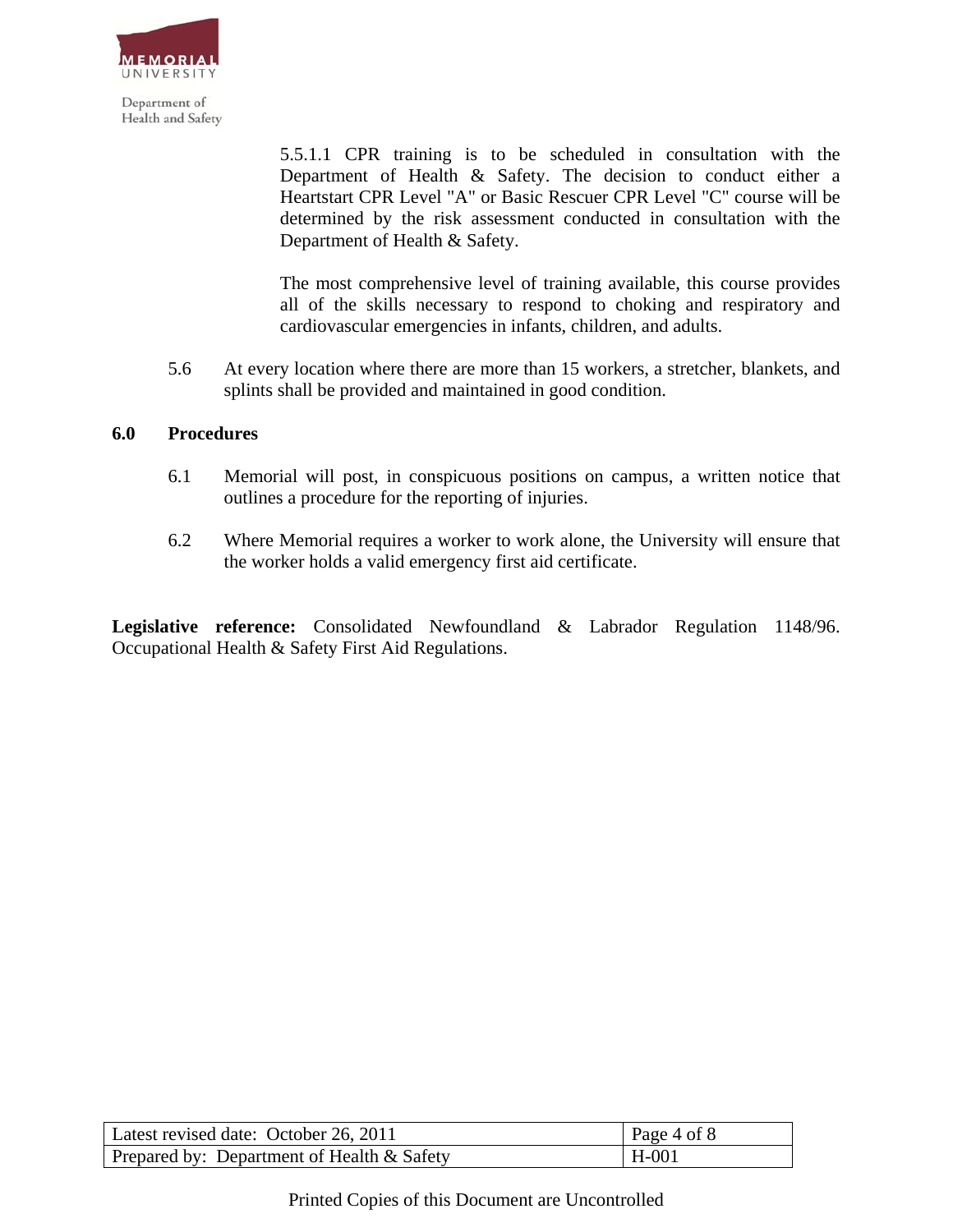

**Appendix A - Schedule A**: Pocket First Aid Kit: A pocket first aid kit containing supplies as specified below shall be supplied by the University and carried by all supervisors of workers where the nature of the work or the location of the workplace would make it reasonable to be so equipped.

- 1 15 ml container of sterile eyewash
- 1 50 ml bottle Dettol, merthiolate, or other approved antiseptic
- 2 ammonia ampoules
- 1 5 cm by 5 m roller bandage
- 1 5 cm compressed bandage
- 2 5 cm by 5 cm sterile gauze pads
- 12 2.5 cm x 7.5 cm adhesive dressings
- 1 roll 1.25 cm by 2.3 m adhesive plaster
- 6 safety pins
- 1 metal or plastic box container

| Latest revised date: October 26, 2011              | Page 5 of 8 |
|----------------------------------------------------|-------------|
| $\vert$ Prepared by: Department of Health & Safety | $H-001$     |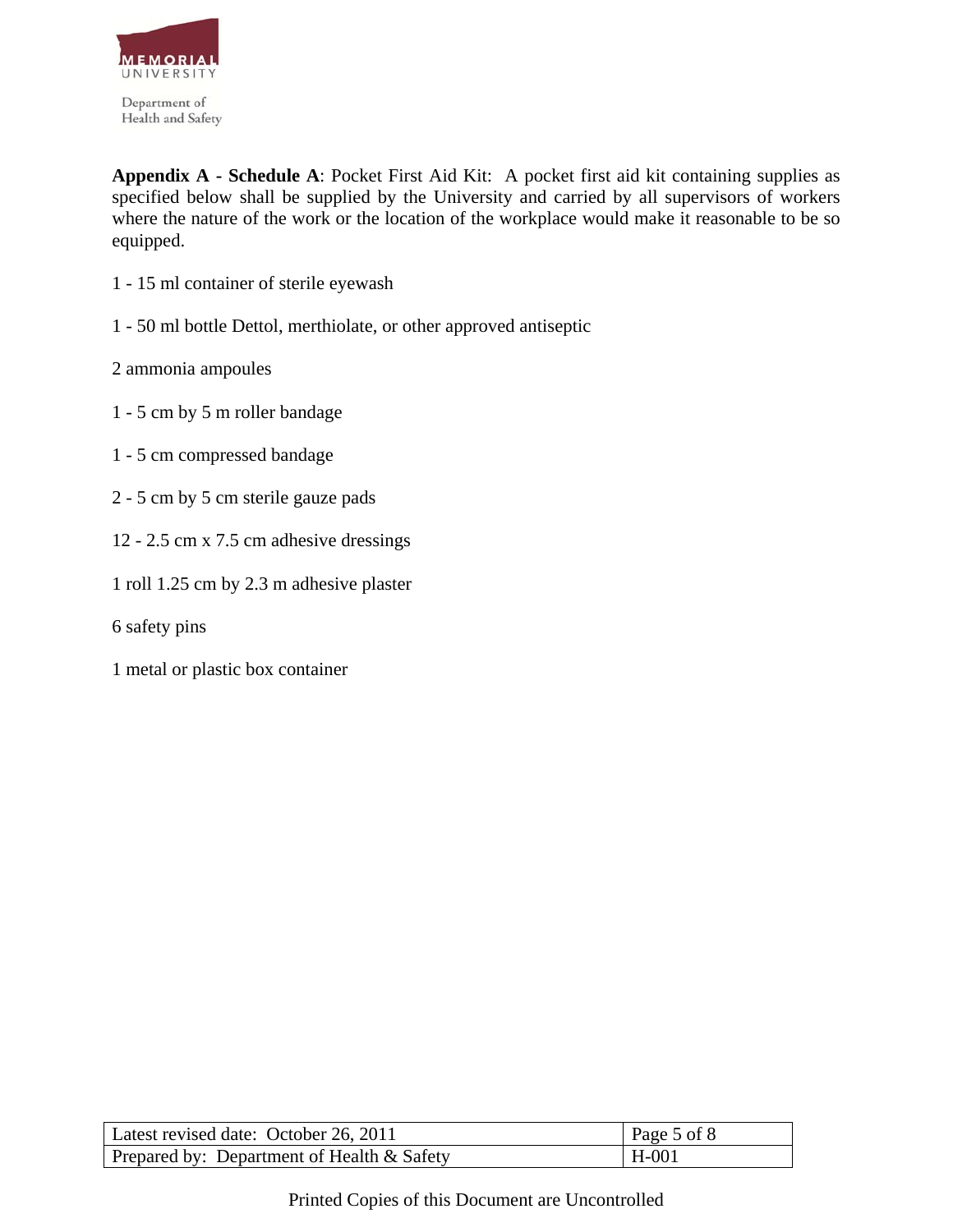

# **Appendix B - #1 First Aid Kit:** Every workplace shall have at least a #1 first aid kit

# EQUIPMENT

- 1 emergency first aid safety oriented manual
- 1 first aid record book
- 12 safety pins
- 1 splinter tweezers, blunt nose
- 1 pair scissors 10 cm
- DRESSINGS (Each item to be individually wrapped to maintain sterility.)
- 2 sterile bandage compresses, 10 cm x 10 cm
- 12 sterile adhesive dressings, 2.5 cm x 7.5 cm
- 12 sterile pads, 7.5 cm x 7.5 cm
- 4 triangular bandages, 95 cm x 95 cm

# ANTISEPTIC

100 ml bottle peroxide

# ADHESIVE TAPE

1 roll - 1.25 cm x 2.3 m

| Latest revised date: October 26, 2011      | Page 6 of 8 |
|--------------------------------------------|-------------|
| Prepared by: Department of Health & Safety | $H-001$     |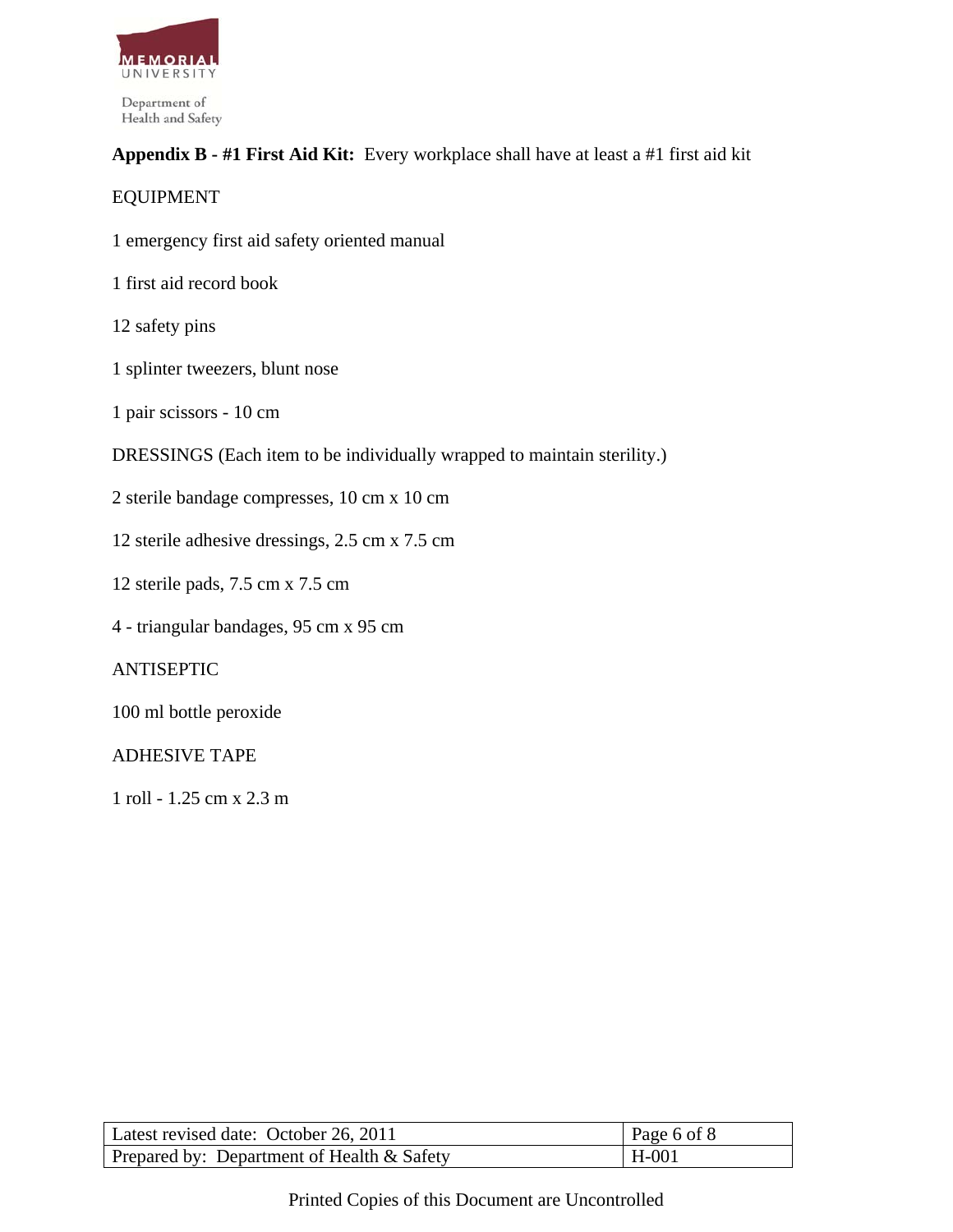

**Appendix C - #2 First Aid Kit:** Where there are more than one but less than 15 workers at a workplace on campus, there shall be at least a #2 first aid kit containing:

# EQUIPMENT

- 1 emergency first aid safety oriented manual
- 1 first aid record book
- 12 safety pins
- 1 splinter tweezers, blunt nose
- 1 pair scissors, 10 cm
- DRESSINGS (Each item to be individually wrapped to maintain sterility.)
- 2 sterile bandage compresses, 10 cm x 10 cm
- 16 sterile pads, 7.5 cm x 7.5 cm
- 16 sterile adhesive dressings, 2.5 cm x 7.5 cm
- 6 triangular bandages, 95 cm x 95 cm

#### ADHESIVE TAPE

1 roll - 2.5 cm x 5 m

#### ANTISEPTIC

100 ml bottle peroxide

| Latest revised date: October 26, 2011      | Page 7 of 8 |
|--------------------------------------------|-------------|
| Prepared by: Department of Health & Safety | $H-001$     |